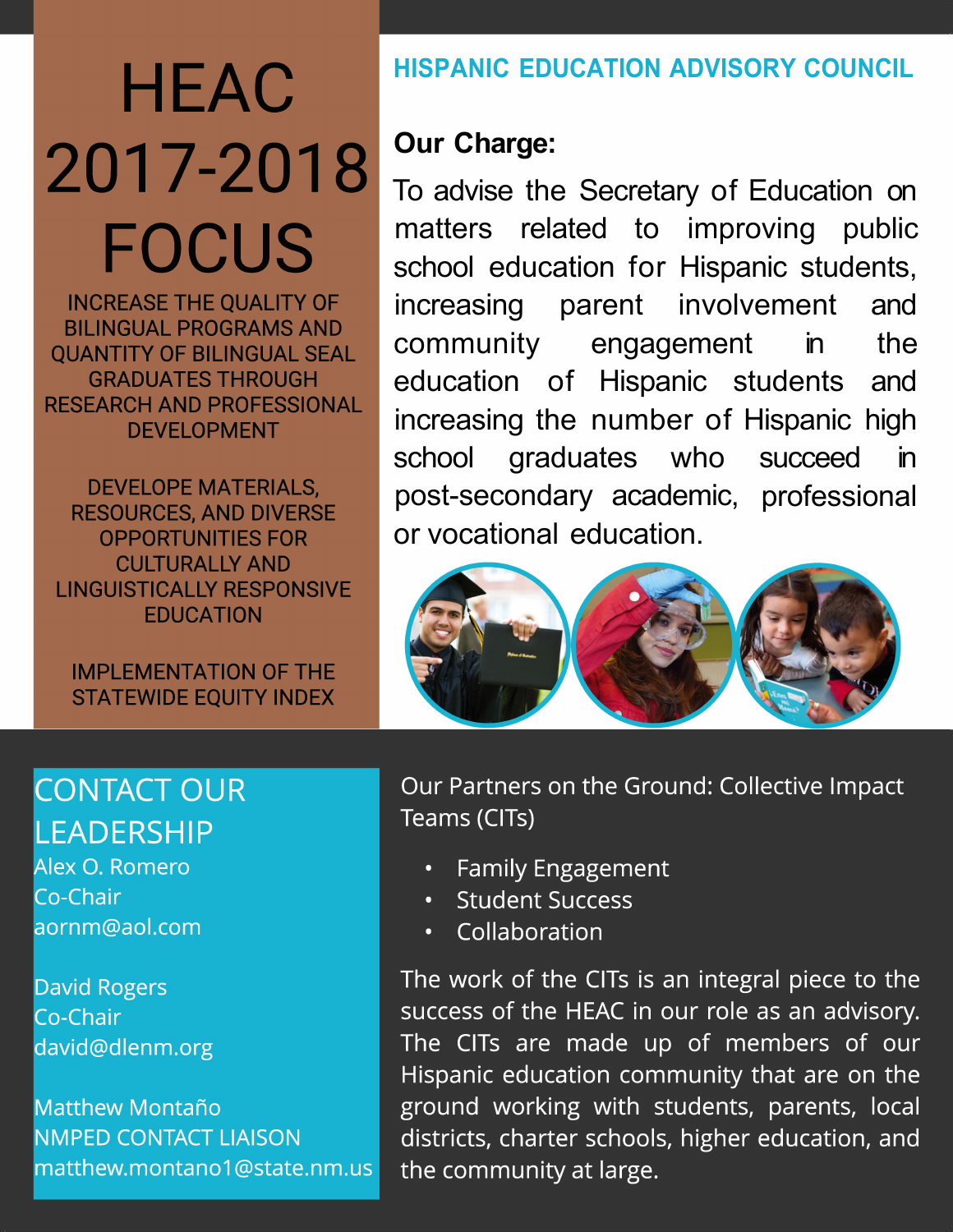# HEAC ADVISEMENT PACKAGE 2017 INCREASE THE QUALITY OF BILINGUAL SEAL PROGRAMS AND QUANTITY OF BILINGUAL SEAL GRADUATES.

#### Advisement Title & Description

Recommendation 2.3: In collaboration with the PED, HED and Workforce Development provide tangible support to Developmental Bilingual Education Programs to increase the quality of Bilingual Seal Programs and quantity of Bilingual Seal Graduates.

Increasing the number of quality Bilingual Seal Graduates will ensure college and career readiness, an adequate and competent bilingual workforce for national/international businesses, and ensure a vibrant economic growth plan for New Mexico.

#### Benefit to Hispanic Students

- Transform the achievement gap (with White peers) into a bilingual/multilingual achievement opportunity.
- Academic proficiency in two or more languages, a required 21<sup>st</sup> Century and NM Workforce Skill.
- Competitive advantage in securing local/national/international employment, in New Mexico.

#### Research/Justification

Over forty years of research clearly demonstrates the benefits of development bilingual education (ie. dual language ed.) for all students, especially Hispanic students. The way to expand our bilingual workforce, in order to contribute and compete in local and global markets, is to develop our students' bilingual and multicultural competency. The U.S. Department of Education continuously supports the idea of expanding bilingual education opportunity:

"We have a growing body of research that makes clear that students who are bilingual have advantages, not only in their literacy development, but in the development of problem-solving skills and other areas of cognition. . . .bilingualism is a gift that we can give to our students and to our communities. And that is a powerful shift in our historical perspective on bilingualism... We know that our competitiveness as a country depends, in part, on advancing that goal. We know that our international competitors often do a significantly better job of preparing bilingual students. And so, we've got work to do as a country to ensure that we embrace biliteracy and multiliteracy." -U.S. Secretary of Education, John King (March, 2016)

#### Build upon the linguistic and cultural capital of our students and their families

There are at least three longitudinal, large scale comparative studies (Lindholm-Leary 2001; Thomas & Collier, 1997, 2002) conducted on program effectiveness, where developmental bilingual education programs continue to show the greatest promise for realizing our goal of creating a multilingual/multicultural citizenry. A 1985-2001 longitudinal study, where over 700,000 student records were analyzed, concluded that after 4-7 years of program participation, bilingually schooled students, were found to outperform their peers who were educated monolingually in English, in all subject areas (Thomas, Collier – 2002, 2009, 2011, 2014, 2017).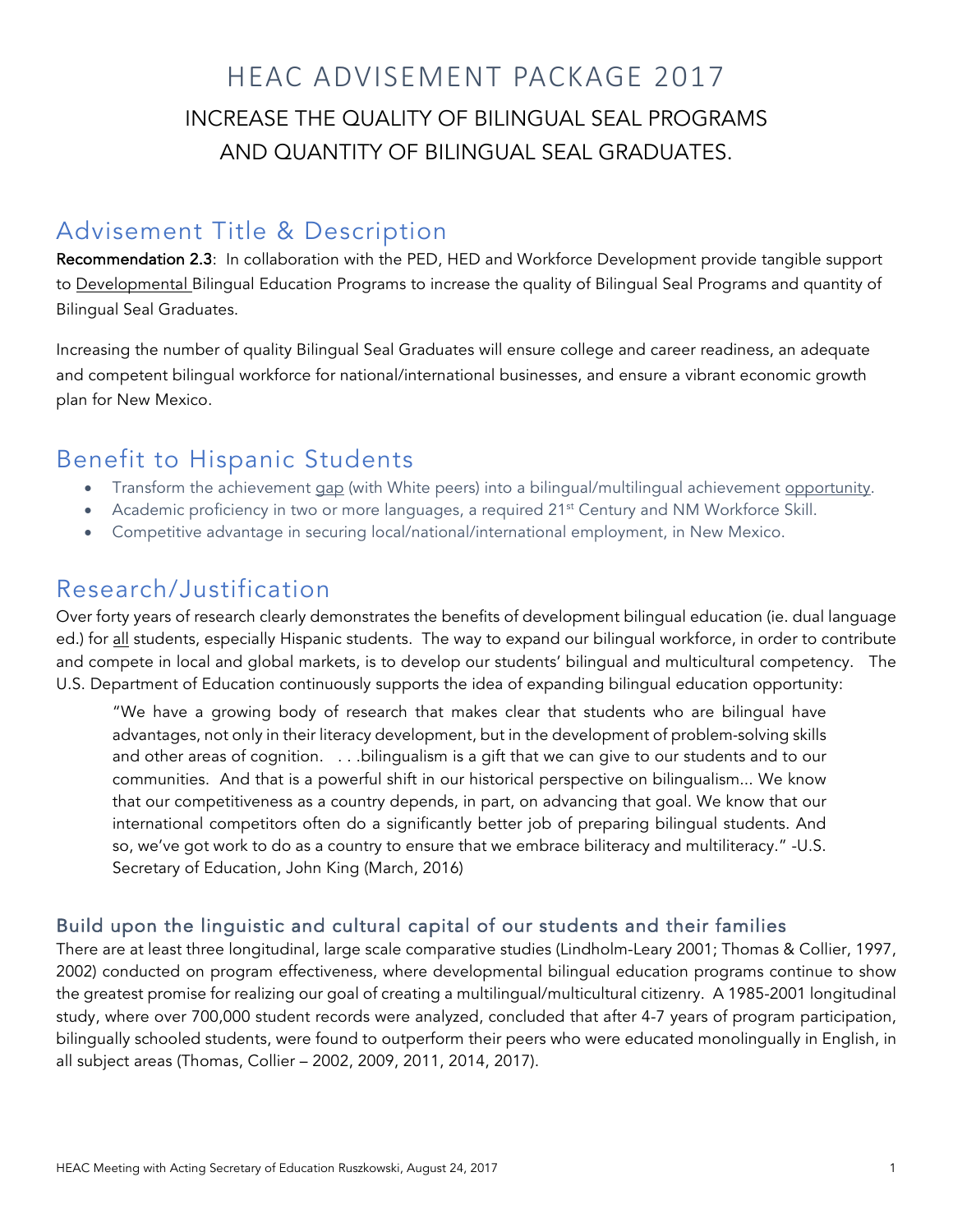# HEAC ADVISEMENT PACKAGE 2017 INCREASE THE QUALITY OF BILINGUAL SEAL PROGRAMS AND QUANTITY OF BILINGUAL SEAL GRADUATES.

#### Develop a multilingual citizenry that contributes and compete in local & global markets

"Realizing the Economic Advantages of a Multilingual Workforce", articulates how a U.S. shortage of a multilingual workers could threaten U.S. viability in world markets. In 2013, emerging markets for the first time accounted for more than 50% of the world's GDP (International Monetary Foundation), while smaller non-English speaking countries have seen greater growth in their emerging markets, than the U.S.

"While other nations cultivate the technical and language skills of their workforces to expand on opportunities both in their home markets and here in the U.S., we cannot allow a lack of language proficiency to leave American workers at a competitive disadvantage." -s Dr. Patricia Gándara, 2016

New Mexico is amongst a small group of states attracting international companies (ie. Comcast, Cannon, HP, Verizon and Facebook) that are requesting an expanding bilingual workforce. With proper alignment of support from K-12 education, higher education and the business community, New Mexico could easily become a U.S. center for developing, maintaining and employing a growing highly qualified bilingual workforce.

## Alignment (or possible alignment) to PED Program

The PED has several initiatives in place that sets the stage for developing a highly qualified bilingual workforce.

- The New Mexico Seal of Bilingualism and Biliteracy (2014)
- A variety of K-12 developmental bilingual education program models.
- TESOL and Bilingual Endorsements for teachers delivering bilingual education.
- University TESOL and Bilingual teacher preparation programs at the undergraduate and graduate levels.

# Funding Needs (if applicable)

A. Funding for research to:

- 1. identify the quality and quantity of bilingual workers needed for an adequate workforce,
- 2. define quality bilingual education, & bilingual seal models to ensure adequate bilingual seal graduates
- 3. measure the impact of NM's bilingual workforce on national/international business interests

Interest strategic partners in the research include: the American Institute for Research, the NM Research Alliance and Southwest Regional Education Laboratories

B. Funding to strengthen and expand teacher prep programs to fully support the number of bilingual education and bilingual seal programs needed throughout the state of New Mexico

## HEAC Support

Monitoring Support – to understand how, and ensure that, bilingual Seal programs meet the identified need, including how bilingual Seal programs impact graduation rates, academic success, and college & career readiness.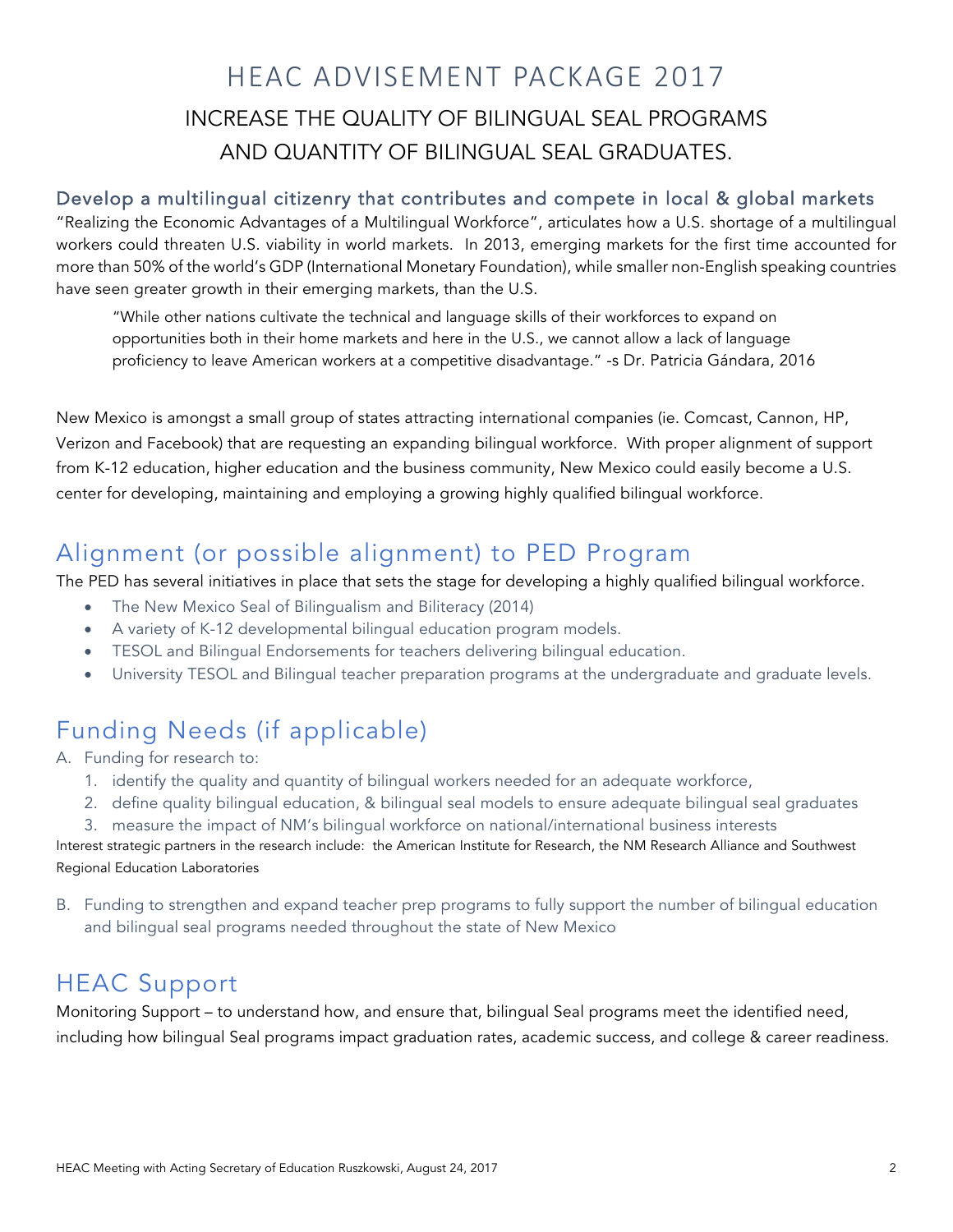# HEAC ADVISEMENT

# MEETING THE NEEDS OF CULTURALLY AND LINGUISTICALLY DIVERSE (CLD) LEARNERS

#### ADVISEMENT: BILINGUAL SEAL PROGRAM

- Increase awareness, maintain records and disseminate success
- Maintain annual records regarding language and pathway in which Bilingual Seal was obtained
- Have information shared/tracked by diverse entities prior to /at/ beyond graduation and workforce
- Disseminate information to community at large and to business community

## ADVISEMENT: MATERIALS, RESOURCES,

#### OPPORTUNITIES

- Provide teachers, learners, administrators, staff, parents with CLD support
- Financially support Bilingual Seal students and educators on par with AP
- Organize, plan, present regional professional development conferences for Culturally and Linguistically Responsive teaching
- Integrate bilingual strands in domains
- Develop CLD resources in Spanish for diverse stakeholders
- Seek alternative means of evaluation and professional development within and across districts

# NM STATISTICS JULY 1, 2016

Population:

2,081,015

Persons under 18 years: 23.6%

Language other than English spoken at home for persons age 5+ years (2011-2015): 35.7%

Persons in poverty:

20.4%

10.6%

Black or African American: 2.5%

American Indian:

Asian:

1.7%

Pacific Islander:

0.2%

Multiracial:

2.5%

Hispanic/Latino:

48.5%

White alone: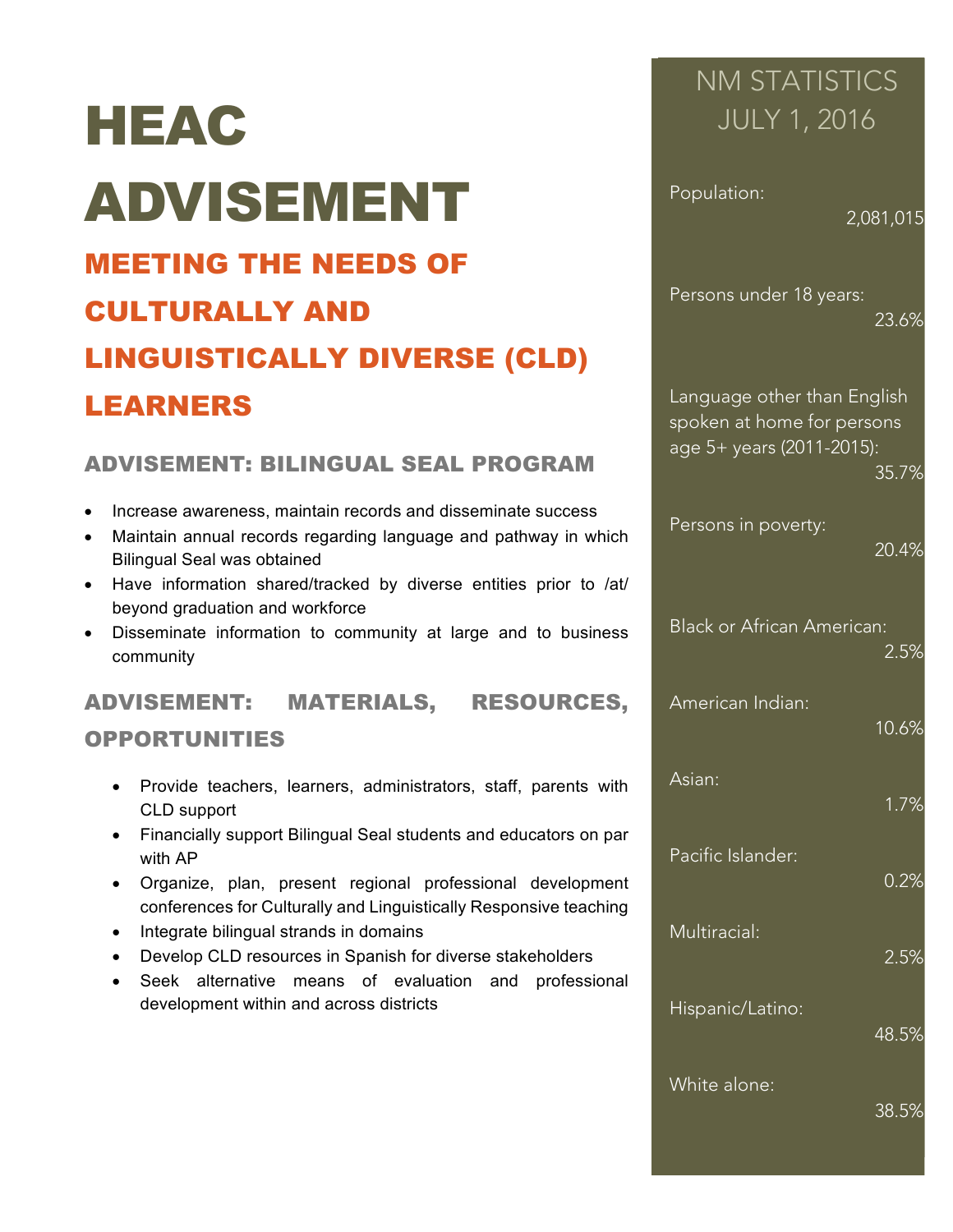## HEAC RECOMMENDATION: NEW MEXICO STATEWIDE EQUITY INDEX

Advisement Title & Description: Title: New Mexico Statewide Equity Index. Description: The Hispanic Education Advisory Council (HEAC) and the Student Success Collective Impact Team (CIT) recommend developing a Statewide Equity Index (Survey) that is responsive to the needs of New Mexico Hispanic students and families.

Benefit to Hispanic Students: In order to better understand the needs of New Mexico Hispanic students and families, the HEAC Student Success Team recommends developing an Equity Index Survey that will initially be administered to New Mexico high school students (Phase I). The data collected may help educators and policy makers better understand cognitive and/or non-cognitive factors that could impact academic achievement gaps faced by Hispanic students in New Mexico schools. The research base for creating the Equity Index is the work conducted by Dr. Estela Bensimon's Equity Scorecard in Addressing Educational Inequities (2004). The following are the premise Dr. Bensimon's work is based on:

1. Disparities are not noticed because equity is missing from internal and external accountability structures;

2. Includes evidence of equitable outcomes broken down by race/ethnicity or other dimensions, such as gender, sexual orientation/gender identification;

3. "Inclusive Excellence" is achieved when traditionally underserved students are achieving at the same level as White students;

4. We are not producing students that are successful within our educational institutions, we are producing students that are survivors of those institutions- that is where the inequities are most visible, and the magnitude of the inequities are identified through engaging in and learning from data analysis, identifying the inequities, determining what it means, and constructing new knowledge through those conversations leads to positive change for students.

**Research:** The Equity Scorecard is a theory-based strategy that assists community colleges in embedding equity into their institutional norms, practices, and policies. Bensimon et.al. suggest, "We are not able to claim having "moved the needle" in small or big ways. However, we can point out that Equity Scorecard campuses like the Community College of Aurora are engaging in two essential equity practices that are not common on most campuses: they set clear and measurable goals by race and ethnicity and they disaggregate their data routinely." (Witham, Malcom-Piqueux, Dowd, & Bensimon, 2015). Recently, the University of New Mexico completed an Inclusive Excellence report that includes benchmarks set by the Higher Education Excellence in Diversity (HEED) to demonstrate how the university compares to other institutions in adopting diversity promising practices based on data to increase a student enrollment, success and access. Similar to the Equity Scorecard, data reviewed by race, gender, and ethnicity included Student College Retention & Graduation Trends, Student Financial Aid & Scholarship Trends, Graduate Student Trends and Faculty Composition. (2017, De Leon) The data analysis included in this report indicates that the university is moving in a positive